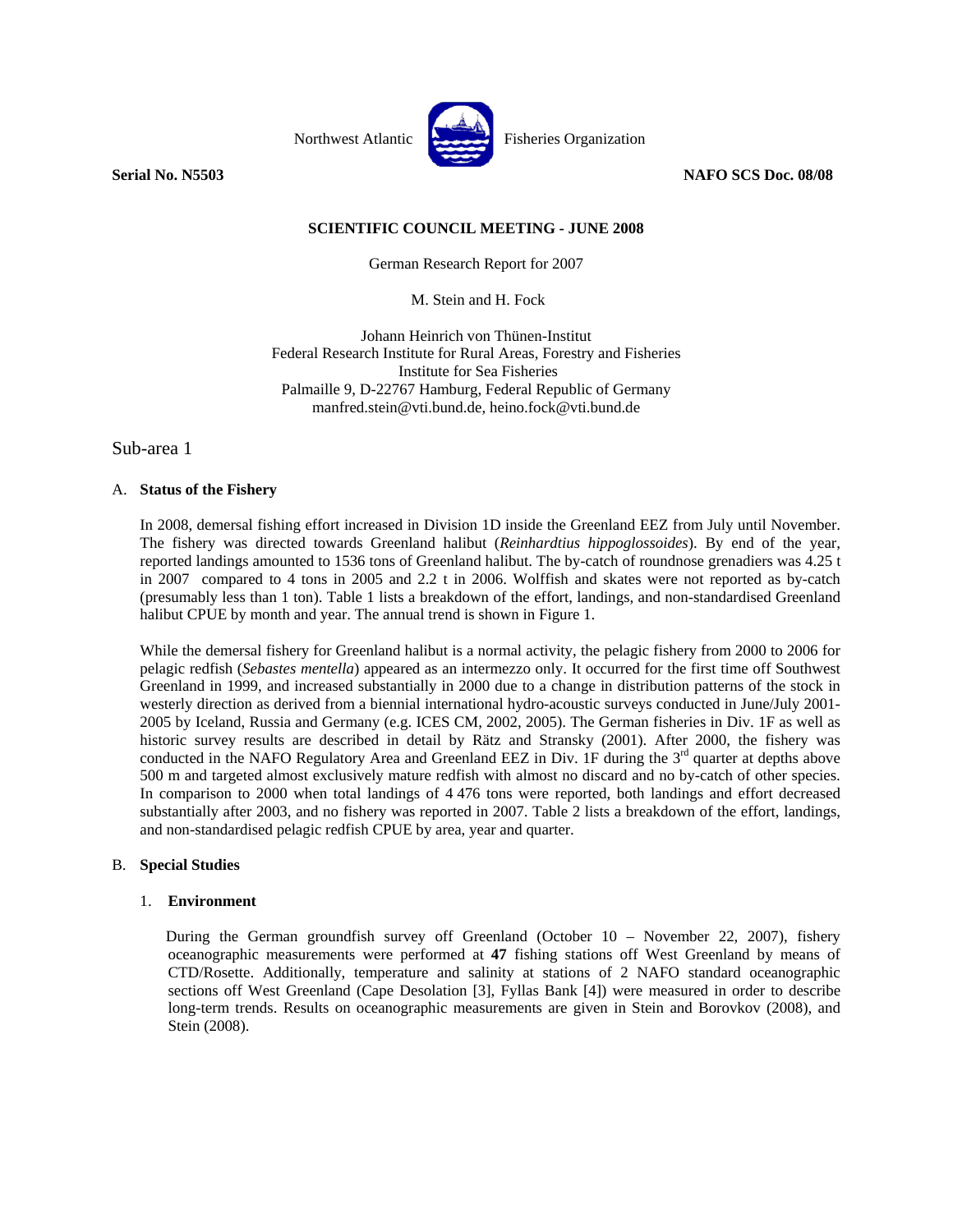### 2. **Biological Studies**

Since 1982, annual groundfish surveys were conducted. During the fourth quarter, stratified random surveys covered shelf areas and the continental slope off West Greenland (Divisions 1B-1F) outside the 3 mile limit to the 400 m isobath. In October-November 2007, **49** valid hauls were carried out while covering about 75 % of the standard survey area. Based on this survey information, assessments of the stock status for demersal redfish (*Sebastes marinus, S. mentella*), American plaice (*Hippoglossoides platessoides*), Atlantic wolffish (*Anarhichas lupus*), and thorny skate (*Raja radiata*) are documented (Fock et al., 2008).

During the period 14 June until 12 July 2005, the German research vessel "Walther Herwig III" participated in the international hydro-acoustic pelagic trawl survey together with Icelandic and Russian vessels (ICES SGRS REPORT 2005, publ. as ICES CM 2005/D:03). The survey is designed to cover the entire distribution of pelagic redfish in NAFO and ICES Divisions down to 1 000 m depth. The redfish abundance in NAFO Div. 1F was slightly increased in 2005 compared to the period prior to 2003 (survey in 2003 was not recommended to be used for assessment purposes).

The catch rate estimates for pelagic redfish can hardly be interpreted as stock size indices given the recent redistribution of the fishery and its seasonal limitation. Catch rate analyses including the entire stock distribution in the NAFO and ICES Divisions are undertaken by the ICES North-western Working Group and recently reviewed by ACFM. The pelagic redfish size composition in the German catch is illustrated in Fig. 2. The size compositions of the catches in 2000-2004 are almost identical with mean fish sizes ranging about 35cm. Opposite to 2005, when there was an indication of a shift to older specimens >40 cm, average size declined in 2006.

## Sub-area 2

### A. **Status of the Fishery**

#### $2<sub>J</sub>$

No fisheries in 2007. In 2003, German trawlers conducted a pelagic fishery for pelagic redfish (*Sebastes mentella*) for the first time in the NAFO Regulatory Area of Div. 2J. The fishery was conducted in Div. 2J during the 3<sup>rd</sup> quarter only at depths above 500 m and targeted almost exclusively mature redfish with almost no discard and no by-catch of other species. In 2003, landings and effort amounted to 467 t and 606 trawling hours, respectively. Since then, landings declined, reaching 232 tons in 2005. No fishery was carried out in 2006. Table 3 lists a breakdown of the effort, landings, and non-standardised pelagic redfish CPUE by year and quarter.

2 H

No fisheries in 2007. In 2006, one catch of 4 t redfish was recorded for 2 H.

#### B. **Special Studies**

#### 1. **Environment**

No research in relation to environment was carried out by Germany in NAFO Sub-area 2.

#### 2. **Biological studies**

2006 hydro-acoustic survey for pelagic redfish: see SA 1

Sub-area 3

#### A. **Status of the Fishery**

In 2007, German fishing vessels did not fish in Sub-area 3.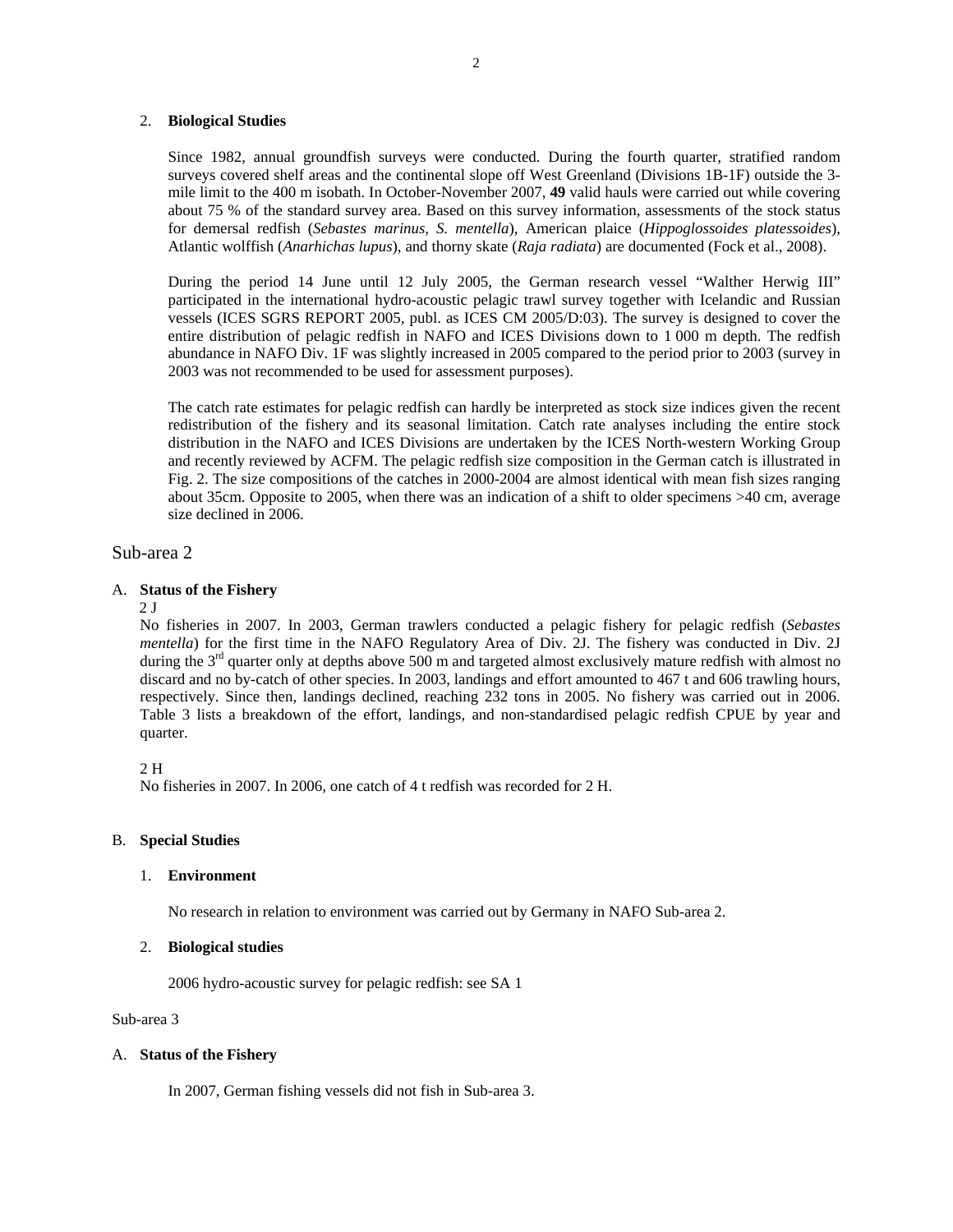### B. **Special Studies**

## 1. **Environment**

No research in relation to environment was carried out by Germany in NAFO Sub-area 3.

## 2. **Biological studies**

No biological samplings or studies were performed by Germany in NAFO Sub-area 3.

## **References**:

ICES CM 2005. Report of the study group on redfish stocks (SGRS). ICES CM 2005 D:03, 48 pp.

Fock, H., and C. Stransky 2008. Stock Abundance Indices and Length Compositions of Demersal Redfish and Other Finfish in NAFO Sub-area 1 and near-bottom water temperature derived from the German bottom trawl survey 1982-2004. NAFO SCR Doc., announced for NAFO Scientific Council Meeting June 2008.

Stein, M. 2008. Climatic conditions around Greenland 2007. Serial No. N5490 NAFO SCR Doc. 08/05: 1-22.

Stein, M. and V.A. Borovkov 2008. The effect of winter cooling on inter-annual changes of near-bottom water temperatures off Southwest Greenland - a forecast option for bottom water temperatures on half year time scales. Serial No. N5485, NAFO SCR Doc. 08/2: 1-12.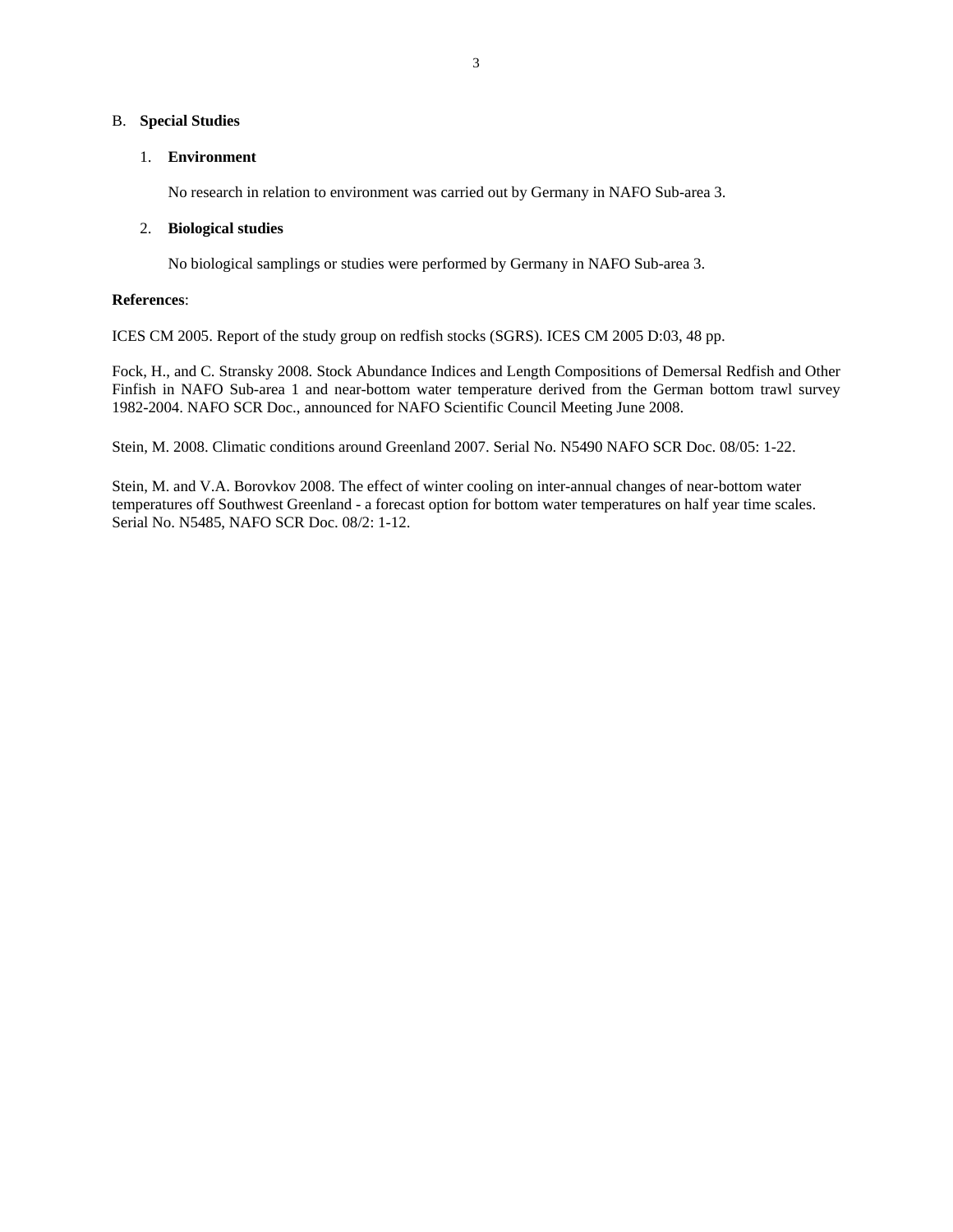Table 1. German effort (hours fished), landings (tons), unstandardized CPUE (kg/h) and accompanied standard deviations for Greenland halibut (*R. hippoglossoides*) in Sub-div. 1D by month and by year, 1996-2007. CPUE statistics calculated for catches > 100 kg only.

| Year             | Month          |      | Effort 1D Landing 1D CPUE 1D St.Dev. |     |                  |
|------------------|----------------|------|--------------------------------------|-----|------------------|
|                  | 1996 September | 74   | 19                                   | 265 | 97               |
|                  | 1996 October   | 490  | 136                                  | 270 | 104              |
|                  | 1996 November  | 562  | 259                                  | 457 | 147              |
|                  | 1996 December  | 90   | 37                                   | 415 | 150              |
| 1996             |                | 1217 | 452                                  | 365 | 158              |
|                  | 1997 November  | 758  | 334                                  | 456 | 262              |
|                  | 1997 December  | 262  | 112                                  | 423 | 138              |
| 1997             |                | 1020 | 446                                  | 448 | 237              |
|                  | 1998 October   | 34   | 16                                   | 482 | 225              |
|                  | 1998 November  | 506  | 205                                  | 430 | 191              |
|                  | 1998 December  | 267  | 129                                  | 494 | 154              |
| 1998             |                | 806  | 350                                  | 446 | 186              |
|                  | 1999 September | 208  | 89                                   | 428 | 80               |
|                  | 1999 October   | 439  | 163                                  | 371 | 71               |
|                  | 1999 November  | 462  | 187                                  | 400 | 83               |
| 1999             |                | 1108 | 439                                  | 393 | 80               |
|                  | 2000 September | 318  | 161                                  | 504 | 119              |
|                  | 2000 October   | 471  | 194                                  | 426 | 120              |
|                  | 2000 November  | 209  | 89                                   | 426 | 62               |
| 2000             |                | 998  | 444                                  | 447 | 118              |
|                  | 2001 September | 296  | 133                                  | 435 | 256              |
|                  | 2001 October   | 873  | 277                                  | 329 | 164              |
|                  | 2001 November  | 342  | 127                                  | 376 | 185              |
| 2001             |                | 1511 | 537                                  | 364 | 196              |
|                  | 2002 September | 119  | 58                                   | 482 | 187              |
|                  | 2002 October   | 591  | 268                                  | 459 | 125              |
|                  | 2002 November  | 463  | 191                                  | 416 | 111              |
|                  | 2002 December  | 47   | 20                                   | 396 | 73               |
| 2002             |                | 1220 | 537                                  | 440 | 125              |
|                  | 2003 October   | 449  | 204                                  | 460 | 121              |
|                  | 2003 November  | 517  | 291                                  | 570 | 177              |
|                  | 2003 December  | 88   | 47                                   | 611 | 267              |
| $2003$ total     |                | 1054 | 542                                  | 527 | 174              |
|                  | 2004 August    | 124  | 53                                   | 411 | 133              |
|                  | 2004 September | 659  | 308                                  | 470 | 145              |
|                  | 2004 October   | 427  | 173                                  | 415 | 172              |
| $2004$ total     |                | 1210 | 534                                  | 443 | 155              |
|                  | 2005 September | 356  | 194                                  | 561 | 169              |
|                  | 2005 October   | 610  | 307                                  | 522 | 179              |
|                  | 2005 November  | 98   | 48                                   | 485 | 149              |
| 2005 total       |                | 1064 | 549                                  | 531 | $\overline{172}$ |
|                  | 2006 September | 129  | 93                                   | 724 | 224              |
|                  | 2006 October   | 599  | 431                                  | 741 | 198              |
|                  | 2006 November  | 32   | 20                                   | 601 | 91               |
| $2006$ total     |                | 760  | 544                                  | 732 | 197              |
| <b>2007 July</b> |                | 234  | 472                                  | 496 | 116              |
|                  | 2007 August    | 402  | 561                                  | 709 | 148              |
|                  | 2007 September | 453  | 547                                  | 853 | 296              |
|                  | 2007 October   | 348  | 509                                  | 676 | 138              |
|                  | 2007 November  | 99   | 141                                  | 702 | 123              |
| 2007 total       |                | 1536 | 2230                                 | 711 | 183              |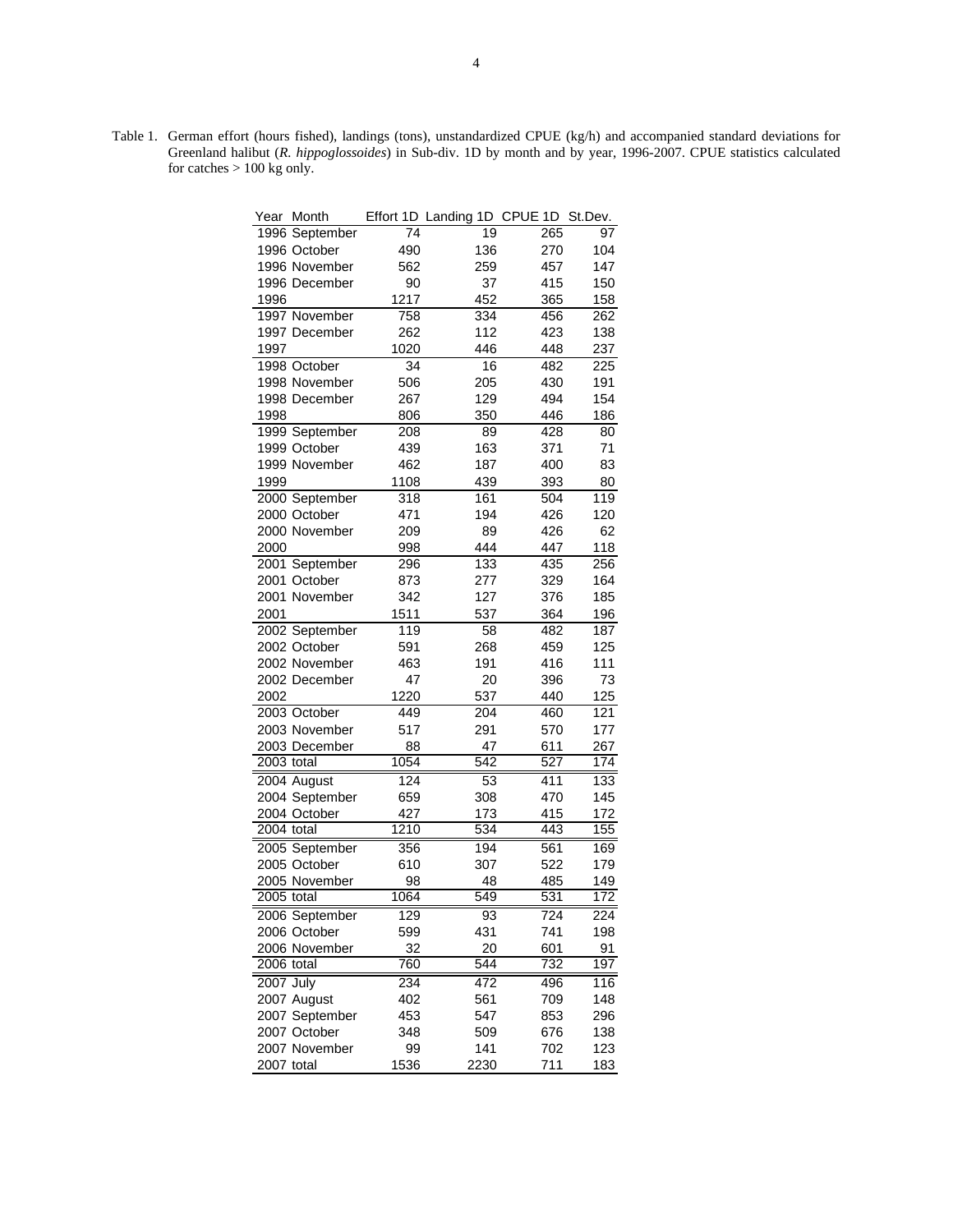|              | Year Quarter Landings (t) | <b>NRA</b> |                | Effort (h) CPUE (kg/h)<br><b>NRA</b> | <b>NRA</b> |      | <b>NRA</b> |      | EEZ  | EEZ                              | Std.Dev. (kg/h) Landings (t) Effort (h) CPUE (kg/h)<br>EEZ | Std.Dev. (kg/h)<br>EEZ |
|--------------|---------------------------|------------|----------------|--------------------------------------|------------|------|------------|------|------|----------------------------------|------------------------------------------------------------|------------------------|
| 1999         | $\mathbf{1}$              |            | $\mathbf 0$    | $\mathbf 0$                          |            |      |            |      |      | 0<br>$\mathbf{0}$                |                                                            |                        |
| 1999         | 2                         |            | 0              | 0                                    |            |      |            |      |      | $\pmb{0}$<br>0                   |                                                            |                        |
| 1999         | 3                         |            | 0              | 0                                    |            |      |            |      | 154  | 231                              | 663                                                        | 226                    |
| 1999         | 4                         |            | 0              | 0                                    |            |      |            |      |      | 0<br>0                           |                                                            |                        |
| 1999         |                           |            | $\overline{0}$ | $\overline{0}$                       |            |      |            |      | 154  | 231                              | 663                                                        | 226                    |
| 2000         | 1                         |            | 0              | 0                                    |            |      |            |      |      | 0<br>0                           |                                                            |                        |
| 2000         | $\overline{\mathbf{c}}$   |            | 0              | 0                                    |            |      |            |      |      | 0<br>0                           |                                                            |                        |
| 2000         | 3                         |            | 2558           | 2219                                 |            | 1231 |            | 571  | 1434 | 1325                             | 1360                                                       | 1156                   |
| 2000         | 4                         |            | 438            | 506                                  |            | 909  |            | 374  | 46   | 69                               | 716                                                        | 214                    |
| 2000         |                           |            | 2996           | 2725                                 |            | 1171 |            | 554  | 1480 | 1394                             | 1324                                                       | 1134                   |
| 2001         | $\overline{\mathbf{1}}$   |            | 0              | 0                                    |            |      |            |      |      | $\overline{0}$<br>0              |                                                            |                        |
| 2001         | $\overline{\mathbf{c}}$   |            | 0              | 0                                    |            |      |            |      |      | 0<br>0                           |                                                            |                        |
| 2001         | 3                         |            | 26             | 36                                   |            | 752  |            | 147  | 791  | 654                              | 1540                                                       | 1744                   |
| 2001         | 4                         |            | 0              | 0                                    |            |      |            |      |      | 0<br>0                           |                                                            |                        |
| 2001         |                           |            | 26             | 36                                   |            | 752  |            | 147  | 791  | 654                              | 1540                                                       | 1744                   |
| 2002         | $\mathbf{1}$              |            | $\overline{0}$ | $\overline{0}$                       |            |      |            |      |      | $\overline{0}$<br>$\overline{0}$ |                                                            |                        |
| 2002         | $\overline{\mathbf{c}}$   |            | 0              | 0                                    |            |      |            |      |      | 0<br>0                           |                                                            |                        |
| 2002         | 3                         |            | 2167           | 2122                                 |            | 1088 |            | 678  | 155  | 218                              | 864                                                        | 977                    |
| 2002         | 4                         |            | 0              | 0                                    |            |      |            |      |      | 0<br>0                           |                                                            |                        |
| 2002         |                           |            | 2167           | 2122                                 |            | 1088 |            | 678  | 155  | 218                              | 864                                                        | 977                    |
| 2003         | $\overline{1}$            |            | $\overline{0}$ | $\overline{0}$                       |            |      |            |      |      | $\overline{0}$<br>$\overline{0}$ |                                                            |                        |
| 2003         | $\sqrt{2}$                |            | 0              | 0                                    |            |      |            |      |      | 0<br>0                           |                                                            |                        |
| 2003         | 3                         |            | 1669           | 1389                                 |            | 1375 |            | 1019 | 622  | 694                              | 896                                                        | 368                    |
| 2003         | 4                         |            | 0              | 0                                    |            |      |            |      | 245  | 278                              | 918                                                        | 512                    |
| 2003         |                           |            | 1669           | 1389                                 |            | 1375 |            | 1019 | 867  | 972                              | 902                                                        | 408                    |
| 2004         | $\mathbf{1}$              |            | 0              | 0                                    |            |      |            |      |      | 0<br>0                           |                                                            |                        |
| 2004         | $\overline{c}$            |            | 0              | 0                                    |            |      |            |      |      | 0<br>0                           |                                                            |                        |
| 2004         | 3                         |            | 777            | 625                                  |            | 1623 |            | 1676 | 243  | 424                              | 633                                                        | 320                    |
| 2004         | 4                         |            | 0              | 0                                    |            |      |            |      |      | 0<br>0                           |                                                            |                        |
| 2004         |                           |            | 777            | 625                                  |            | 1623 |            | 1676 | 243  | 424                              | 633                                                        | 320                    |
| 2005         | $\mathbf 1$               |            |                |                                      |            |      |            |      |      |                                  |                                                            |                        |
| 2005         | 2                         |            |                |                                      |            |      |            |      |      |                                  |                                                            |                        |
| 2005         | 3                         |            | 430            | 915                                  |            | 485  |            | 338  | 364  | 620                              | 594                                                        | 338                    |
| 2005         | 4                         |            |                |                                      |            | 485  |            | 338  |      |                                  |                                                            |                        |
|              | 2005 annual               |            | 430            | 915                                  |            |      |            |      | 364  | 620                              | 594                                                        | 338                    |
| 2006         | 1                         |            |                |                                      |            |      |            |      |      |                                  |                                                            |                        |
| 2006         | $\overline{2}$            |            |                |                                      |            |      |            |      |      |                                  |                                                            |                        |
| 2006<br>2006 | 3                         |            | 154            | 326                                  |            | 486  |            | 231  | 836  | 894                              | 937                                                        | 451                    |
|              | 4<br>2006 annual          |            | 154            | 326                                  |            | 486  |            | 231  | 836  | 894                              | 937                                                        | 451                    |
| 2007         |                           |            |                |                                      |            |      |            |      |      |                                  |                                                            |                        |
| 2007         | 1<br>$\overline{2}$       |            |                |                                      |            |      |            |      |      |                                  |                                                            |                        |
| 2007         | 3                         |            |                |                                      |            |      |            |      |      |                                  |                                                            |                        |
| 2007         | 4                         |            |                |                                      |            |      |            |      |      |                                  |                                                            |                        |
|              | 2007 annual               |            | 0              | 0                                    |            | 0    |            | 0    |      | 0<br>0                           | 0                                                          | 0                      |

Table 2. German landings (tons), effort (hours fished), unstandardized CPUE (kg/h) and accompanied standard deviations for pelagic redfish (*Sebastes mentella*) in Sub-division 1F in the NAFO Regulatory Area (NRA) and the Greenland Exclusive Economic Zone (EEZ) by quarter, 1999-2007.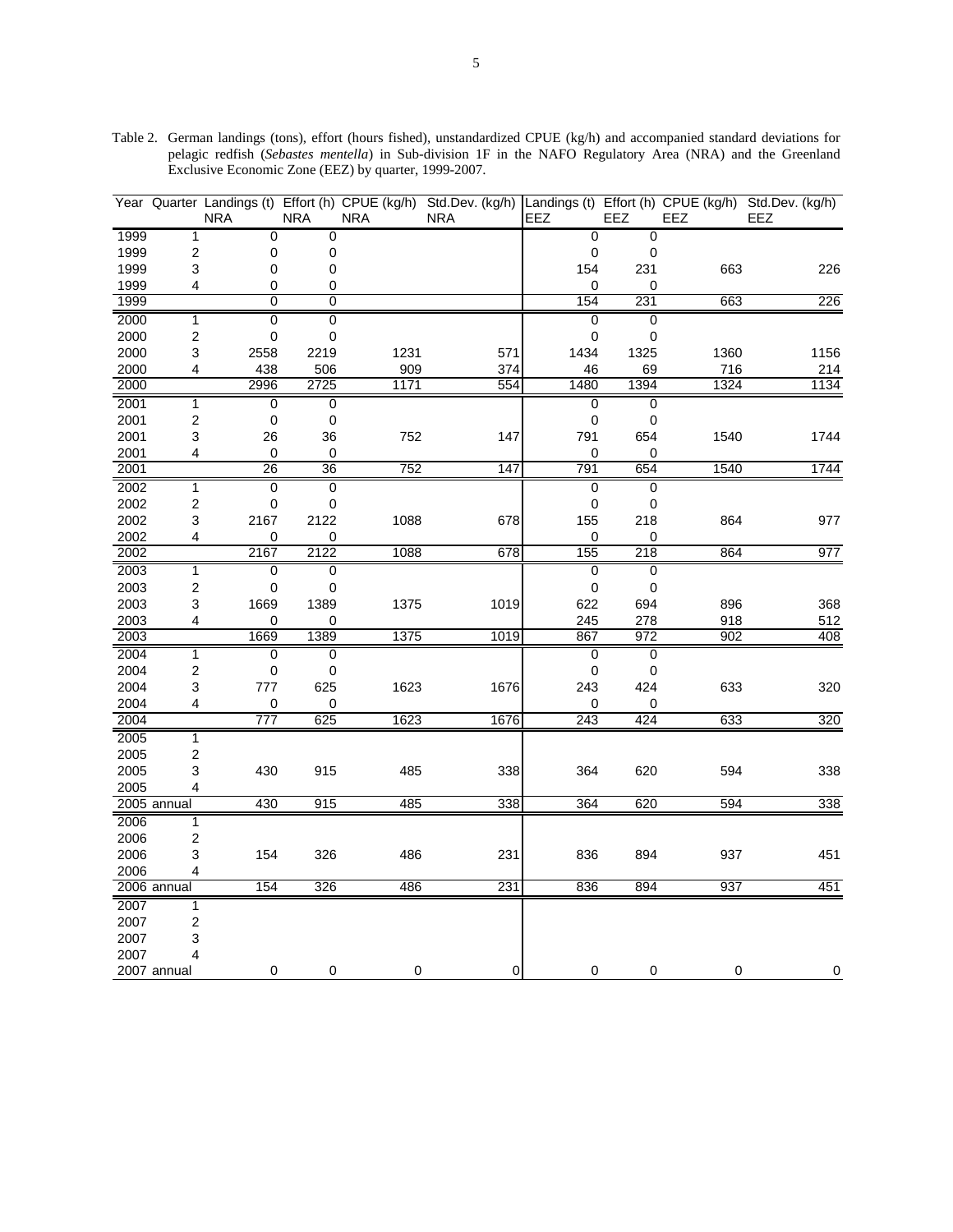Table 3. **(a)** German landings (tons), effort (hours fished), unstandardized CPUE (kg/h) and accompanied standard deviations for pelagic redfish (*Sebastes mentella*) in Sub-division 2J in the NAFO Regulatory Area (NRA) by quarter, 2003-2007.

**(b)** German landings (tons), effort (hours fished), unstandardized CPUE (kg/h) and accompanied standard deviations for pelagic redfish (*Sebastes mentella*) in Sub-division 2H.

|      | <b>NAFO SA 2J</b> |                 |             |            |                |            |             |     |                                                                                                                      |
|------|-------------------|-----------------|-------------|------------|----------------|------------|-------------|-----|----------------------------------------------------------------------------------------------------------------------|
|      |                   |                 |             |            |                |            |             |     | Year Quarter Landings (t) Effort (h) CPUE (kg/h) Std.Dev. (kg/h) Landings (t) Effort (h) CPUE (kg/h) Std.Dev. (kg/h) |
|      |                   | <b>NRA</b>      | <b>NRA</b>  | <b>NRA</b> | <b>NRA</b>     | <b>EEZ</b> | <b>EEZ</b>  | EEZ | EEZ                                                                                                                  |
| 2003 |                   | 0               | 0           |            |                | 0          | 0           |     |                                                                                                                      |
| 2003 |                   | 0               | 0           |            |                | 0          | 0           |     |                                                                                                                      |
| 2003 | 3                 | 467             | 606         | 785        | 208            | 0          | 0           |     |                                                                                                                      |
| 2003 |                   | 0               | 0           |            |                | 0          | 0           |     |                                                                                                                      |
| 2003 |                   | 467             | 606         | 785        | 208            | 0          | 0           |     |                                                                                                                      |
| 2004 |                   | 0               | $\mathbf 0$ |            |                | 0          | 0           |     |                                                                                                                      |
| 2004 |                   | $\Omega$        | 0           |            |                | 0          | 0           |     |                                                                                                                      |
| 2004 | 3                 | 28              | 35          | 900        | 544            | 0          | 0           |     |                                                                                                                      |
| 2004 | 4                 | $\mathbf 0$     | 0           |            |                | 0          | 0           |     |                                                                                                                      |
| 2004 |                   | $\overline{28}$ | 35          | 900        | 544            | 0          | $\Omega$    |     |                                                                                                                      |
| 2005 |                   |                 |             |            |                |            |             |     |                                                                                                                      |
| 2005 |                   |                 |             |            |                |            |             |     |                                                                                                                      |
| 2005 | 3                 | 232             | 393         | 662        | 513            |            |             |     |                                                                                                                      |
| 2005 |                   |                 |             |            |                |            |             |     |                                                                                                                      |
|      | 2005 annual       | 232             | 393         | 662        | 513            | 0          | 0           | 0   | 0                                                                                                                    |
| 2006 |                   |                 |             |            |                |            |             |     |                                                                                                                      |
| 2006 |                   |                 |             |            |                |            |             |     |                                                                                                                      |
| 2006 |                   |                 |             |            |                |            |             |     |                                                                                                                      |
| 2006 |                   |                 |             |            |                |            |             |     |                                                                                                                      |
|      | 2006 annual       | 0               | 0           | 0          | $\overline{0}$ | 0          | $\mathbf 0$ | 0   | 0                                                                                                                    |
|      |                   |                 |             |            |                |            |             |     |                                                                                                                      |
|      | 2007 annual       | 0               | 0           | 0          | 0              | 0          | 0           | 0   | $\mathbf 0$                                                                                                          |

# **Table 3 b**

**Table 3 a** 

**NAFO SA 2H**

|      |             | <b>INRA</b> | <b>NRA</b> | <b>NRA</b> | <b>NRA</b> | <b>IEEZ</b> | EEZ | EEZ | Year Quarter Landings (t) Effort (h) CPUE (kg/h) Std.Dev. (kg/h) Landings (t) Effort (h) CPUE (kg/h) Std.Dev. (kg/h)<br>EEZ |
|------|-------------|-------------|------------|------------|------------|-------------|-----|-----|-----------------------------------------------------------------------------------------------------------------------------|
|      |             |             |            |            |            |             |     |     |                                                                                                                             |
| 2006 |             |             |            |            |            |             |     |     |                                                                                                                             |
| 2006 | 2           |             |            |            |            |             |     |     |                                                                                                                             |
| 2006 | 3           | 4           | 17         | 224        |            |             |     |     |                                                                                                                             |
| 2006 | 4           |             |            |            |            |             |     |     |                                                                                                                             |
|      | 2006 annual |             | . 7        | 224        |            |             |     |     | $\overline{\phantom{0}}$                                                                                                    |
|      |             |             |            |            |            |             |     |     |                                                                                                                             |
|      | 2007 annual |             |            |            |            |             |     |     |                                                                                                                             |
|      |             |             |            |            |            |             |     |     |                                                                                                                             |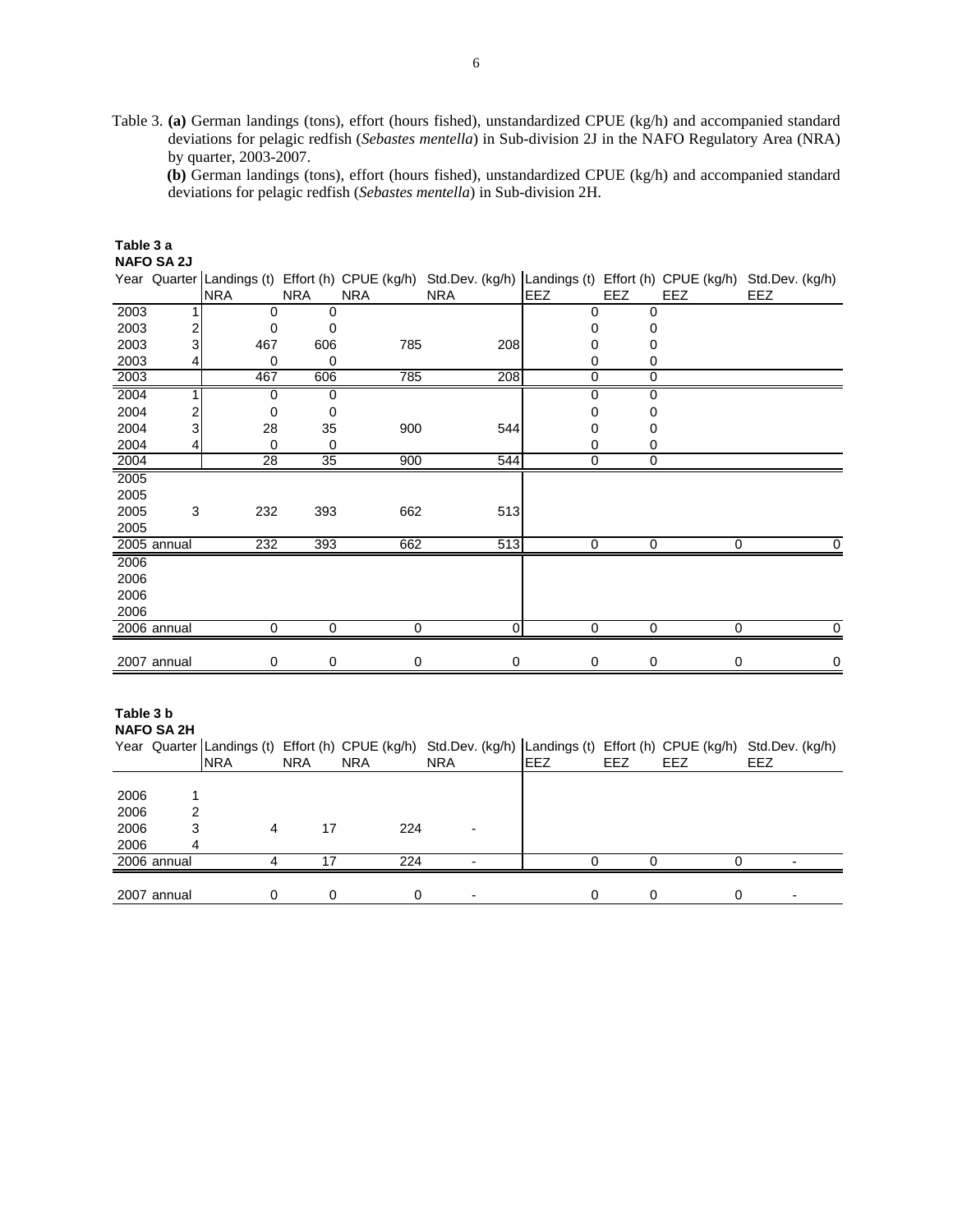Table 4 Size composition of the German catch of pelagic redfish in Div. 1 F in 2000-2006 by quarter, above 500 m. Subsamples in 2002 – 2006 not raised to total catch. No catches in 2007.

|             | 2000 3rd    | 2000 4th    |             | 2001 3rd       | 2002 3rd    | 2004 3rd       | 2006 3rd    |
|-------------|-------------|-------------|-------------|----------------|-------------|----------------|-------------|
|             | Quarter     | Quarter     | 2000        | Quarter        | Quarter     | Quarter        | Quarter     |
|             | NAFO 3rd Q  | NAFO 4th Q  |             | NAFO 3rd Q     | NAFO 3rd Q  | NAFO 3rd Q     | NAFO 3rd Q  |
| Length (cm) | <500 m      | <500 m      | Total       | <500 m         | < 500 m     | < 500 m        | < 500 m     |
| 20.5        | $\mathbf 0$ | $\mathbf 0$ | 0           | 0              | 0           | 0              | 249         |
| 21.5        | 3464        | 419         | 3883        | 0              | 0           | 0              | 421         |
| 22.5        | 6928        | 838         | 7766        | 830            | 0           | 0              | 801         |
| 23.5        | 28576       | 3457        | 32033       | 1433           | 0           | 0              | 1198        |
| 24.5        | 39833       | 4820        | 44653       | 7950           | 0           | 6              | 1347        |
| 25.5        | 44163       | 5343        | 49506       | 10577          | 62          | 12             | 1407        |
| 26.5        | 48493       | 5867        | 54360       | 16095          | 151         | 41             | 1813        |
| 27.5        | 69275       | 8382        | 77657       | 16283          | 228         | 95             | 7031        |
| 28.5        | 105645      | 12782       | 118427      | 20607          | 255         | 265            | 16693       |
| 29.5        | 182714      | 22107       | 204821      | 27759          | 518         | 420            | 30376       |
| 30.5        | 211290      | 25564       | 236854      | 38757          | 788         | 573            | 52033       |
| 31.5        | 282298      | 34156       | 316454      | 52967          | 1078        | 722            | 70355       |
| 32.5        | 443363      | 53643       | 497006      | 79871          | 2365        | 1024           | 105137      |
| 33.5        | 693621      | 83923       | 777544      | 159013         | 3373        | 1466           | 120941      |
| 34.5        | 1089357     | 131803      | 1221160     | 220408         | 4784        | 2181           | 128909      |
| 35.5        | 1214919     | 146995      | 1361914     | 251605         | 5657        | 3050           | 150461      |
| 36.5        | 1205393     | 145843      | 1351236     | 220628         | 5491        | 2756           | 128480      |
| 37.5        | 1088491     | 131699      | 1220190     | 210579         | 5611        | 2342           | 96871       |
| 38.5        | 685827      | 82980       | 768807      | 143321         | 3111        | 1857           | 56993       |
| 39.5        | 419117      | 50710       | 469827      | 62035          | 1642        | 924            | 29798       |
| 40.5        | 142015      | 17183       | 159198      | 25585          | 525         | 412            | 15146       |
| 41.5        | 55420       | 6705        | 62125       | 3545           | 166         | 68             | 4371        |
| 42.5        | 19917       | 2410        | 22327       | 415            | 62          | 23             | 484         |
| 43.5        | 4330        | 524         | 4854        | $\overline{0}$ | $\mathbf 0$ | $\overline{2}$ | 85          |
| 44.5        | $\mathbf 0$ | $\mathbf 0$ | $\mathbf 0$ | 415            | 0           | 0              | 32          |
| 45.5        | 866         | 105         | 971         | 0              | 0           | 0              | 33          |
| 46.5        | 866         | 105         | 971         | 0              | 0           | 0              | $\mathbf 0$ |
| 47.5        | $\mathbf 0$ | 0           | 0           | 0              | 0           | 0              | 0           |
| 48.5        | 0           | 0           | 0           | 0              | 0           | 0              | $\mathbf 0$ |
| 49.5        | 0           | 0           | 0           | 0              | 0           | 0              | $\mathbf 0$ |
| 50.5        | 0           | 0           | 0           | 0              | 0           | 0              | $\Omega$    |
| sum         | 8086181     | 978363      | 9064544     | 1570678        | 35867       | 18239          | 1021465     |
| kg          | 3992000     | 483000      | 4475000     | 817000         | 20000       | 9467           | 477000      |
| mean I (cm) | 35.3        | 35.3        | 35.3        | 35.2           | 35.5        | 35.5           | 34.6        |
| mean w (kg) | 0.49        | 0.49        | 0.49        | 0.52           | 0.56        | 0.52           | 0.47        |